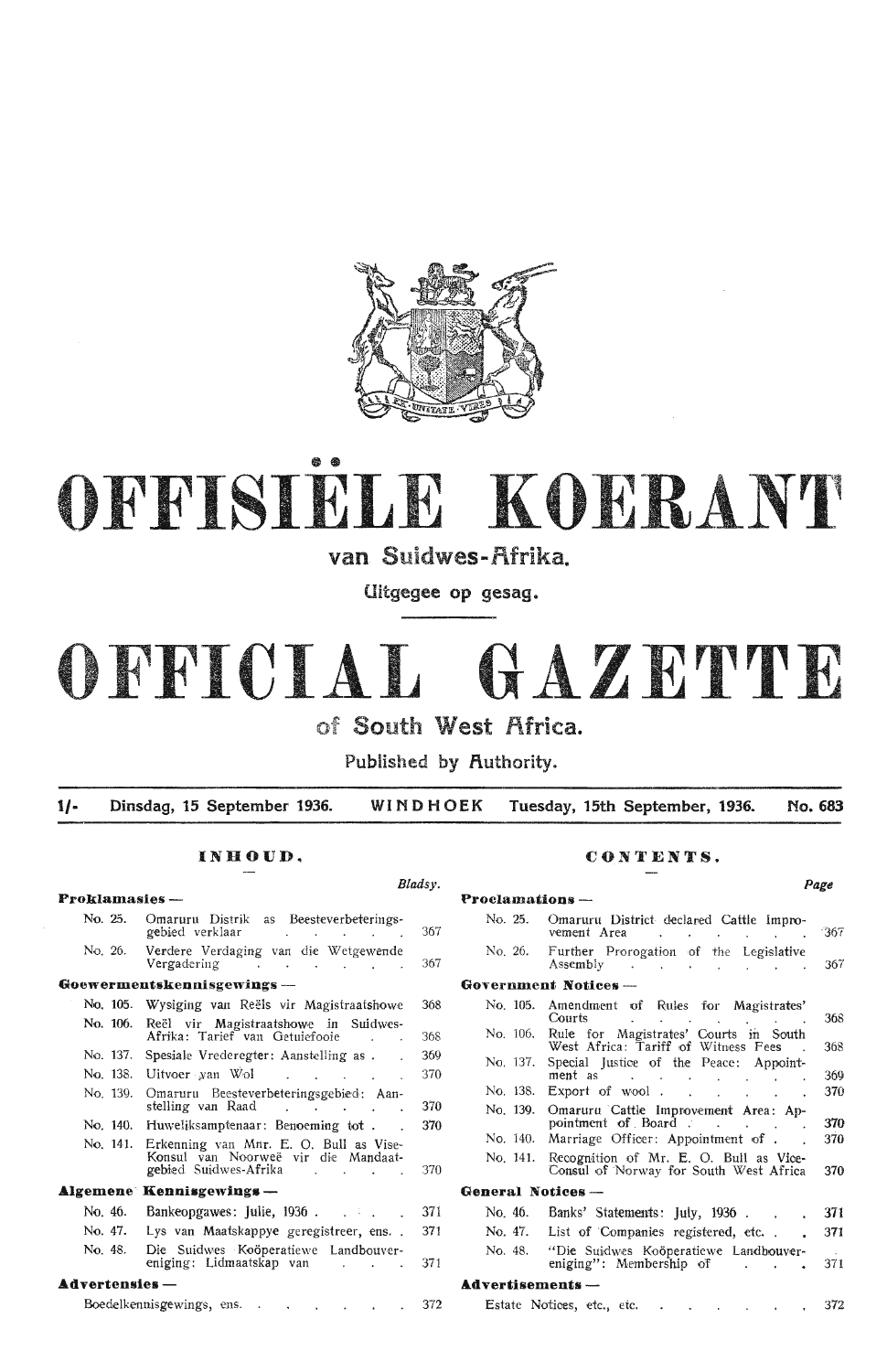# **PROKLAMASIES**

# VAN SY EDELE DAVID GIDEON CONRADIE, ADMINISTRATEUR **VAN** SUIDWES-AFRIKA.

No. 25 van 1936.]

OP GROND van en kragtens die bevoegdheid my verleen by artikels *een* en drie van die Beesteverbeterings-Ordonnansie 1930 (Ordonnansie No. 10 van 1930), soos gewysig by die Beesteverbeterings-Ordonnansie Wysigingsordonnansie 1935 (Ordonnansie No. 10 van 1935), verklaar ek hierby dat die magistraatsdistrik OMARURU 'n beesteverbeteringsgebied is binne die betekenis en vir die doeleindes van daardie Ordonnansie, en bepaal ek die eerste dag van Februarie 1938 as<br>die datum vanaf en na welke, ooreenkomstig artikel *drie* voormeld, en onderhewig aan die bepalinge van daardie Ordon-<br>nansie, dit nie wettig sal wees om enige bul van 'n ouder-<br>dom van meer as twaalf maande in daardie distrik aan te hou of hom daarin te bring nie, tensy sodanige bul vooraf vir die doeleindes van veeteelt besigtig en goedgekeur is deur 'n raad ing,estel, s·oos voorsien by artikel *drie* voormeld.

# GOD BEHOEDE DIE KONING.

Gegee onder my hand en seël te Windhoek op hierdie 28ste dag van Augustus, 1936.

D. 0. CONRADIE,

*Admmistrat.eur.* 

# No. 26 van 1936.]

NADEMAAL deur subartik,el (3) van artikel *neentien* van "De Zuidw,est-Afrika Konstitutie Wet 1925", van die Parlement van die Unie van Suid-Afrika, voorsiening gemaak<br>word dat die Administrateur van tyd tot tyd deur Proklamasie die W,etgewende Vergadering vir die Oebied Suidwes-Afrika kan prorogeer;

EN NADEMAAL die genoemde Vergadering deur Proklamasie, gedateer die twintigste dag van Junie 1936, uitgevaardig kragtens die magte verleen aan die Administrateur by subartikel (3) van artikel *neëntien* van die genoemde Wet geprorogeer is tot die vyf-en-twintigste dag van September 1936:

EN NADEMAAL dit wenslik is dat die Wetgewende Vergadering vir 'n verdere tydperk geprorogeer word;

SO IS DIT dat ek, ingevolge en kragtens die bevoegdheid en mag my verleen, deur hierdie Proklamasie die genoemde Wetgewende Vergadering vir die Oebied Suidwes-Afrika prorogeer tot die agtiende dag van Desember 1936.

## GOD BEHOEDE DIE KONING.

Gegee onder my hand en seël te Ariamsvlei op hierdie Negende dag van September 1936.

> **D. 0. CONRADIE,**  Administrateur.

# **PROCLAMATIONS** By HIS HONOUR DAVID GIDEON CONRADIE, ADMINISTRATOR OR SOUTH WEST AFRICA.

No. 25 of 1936.]

UNDER and by virtue of the powers vested in me by sections *one* and *three* of the Cattle Improvement Ordinance, 1930 (Ordinance No. 10 of 1930), as amended by the Cattle Improvement Ordinance Amendment Ordinance, 1935 (Ordinance No. 10 of 1935), I do hereby declare the magisterial<br>district of OMARURU to be a cattle improvement area within the meaning and for the purposes of that Ordinance, and do fix the first day of February, 1938, as the date from and after which , in terms of section *three* aforesaid, and subject to the provisions of that Ordinance, it shall not be lawful to keep in or intmducc into that district any bull over twelve months of age unless such bull has been previously inspected and approved for puropses of the breeding of cattle by a board constituted as provided by section *three* aforesaid.

### GOD SAVE THE KING.

Given m1der my hand and seal at Windhoek this 28th day of August, 1936.

D. 0. CONRADIE,

*Administrator.* 

No. 26 of 1936.]

WHEREAS by sub-section (3) of section *nineteen* of the South West Africa Constitution Act, 1925, of the Parliament of the Union of South Africa, it is provided that the Administrator may from time to time by Proclamation prorogue the Legislative Assembly for the Territory of South West Africa ;

AND WHEREAS by Proclamation dated the twentieth day of June, 1936, issued under the powers vested in the Administrator by sub-section (3) of section *nineteen* of the said Act, the said Legislative Assembly was prorogued until the twenty-fifth day of September, 1936;

AND WHEREAS it is expedient that the Assembly should be prorogued for a further period;

NOW THEREFORE, under and by virtue of the power and authority in me vested, I do by this Proclamation prorogue the said Legislative Assembly for the Territory of South' West Africa until the 18th day of December, 1936.

# GOD **SAVE THE KING.**

Given under my hand and seal at Ariamsvlei this Ninth day of September, 1936.

> D. 0. CONRADIE, *Administrator.*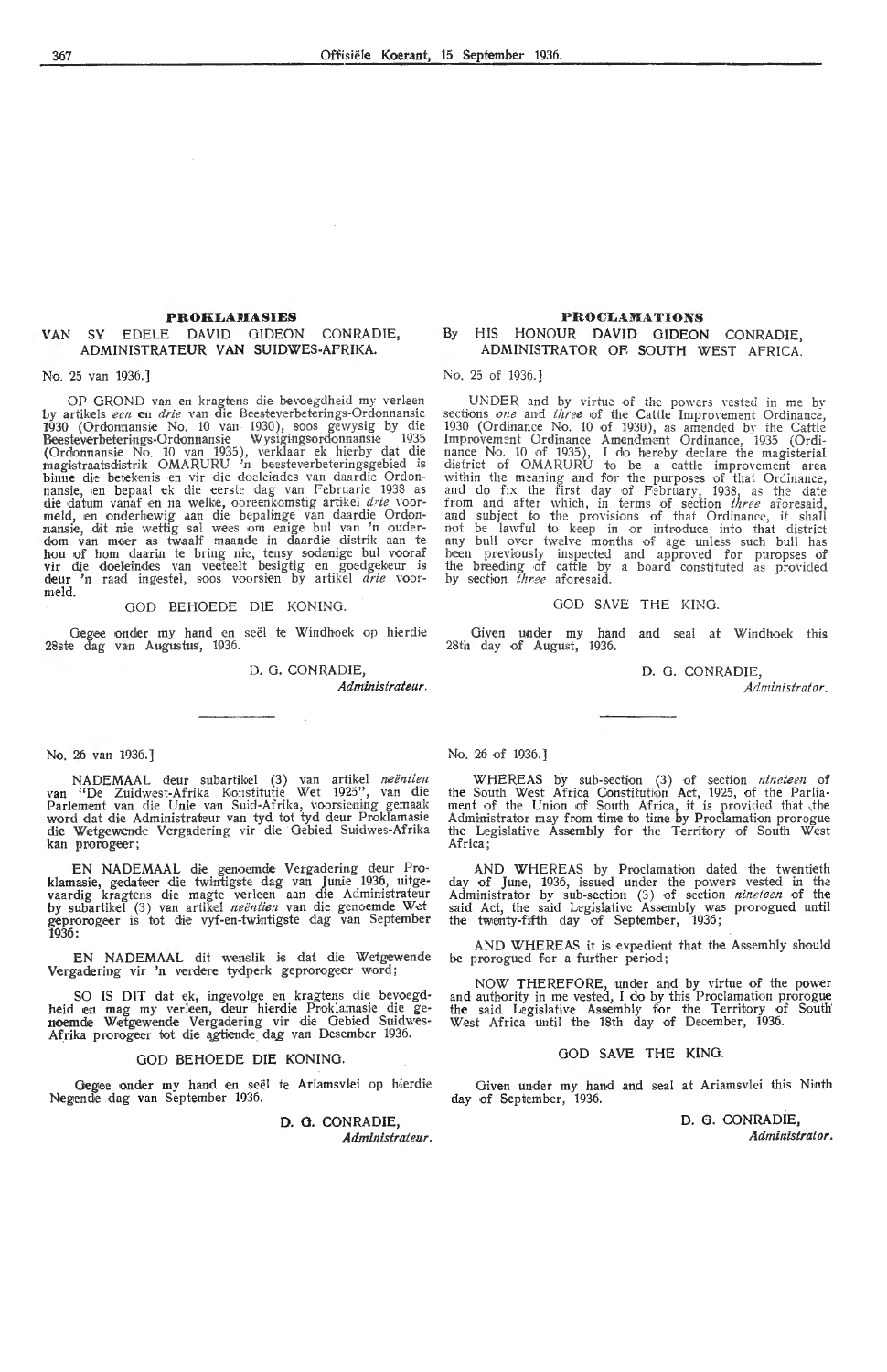# **Goewermentskennisgewings.** I

Die volgende Goewermentskennisgewings word vir alge- mene informasie gepubliseer.

F. P. COURTNEY CLARKE, *Sekretaris vir Suidwes-Afrika.* 

Kantoor van die Administrateur, Windhoek,

Die Administrateur het die volgende Reels vir Magistraatshowe opgestel deur die Regter van die Hooggeregshof van Suidwes-Afrika ooreenkomstig die bepalings van subartikel ( 1) van artikel *drie-en-twintig* van die Magistraatshowe Proklamasie 1935 (Proklamasie No. 31 van 1935) goedgekeur. REELS.

1. Order VI, Reël 10 van die Tweede Bylae tot die MagistraatshO\ve Proklamasie 1935 word hiermee gewysig deur die toevoeging van die volgende paragraaf as paragraaf (4) :-

"( 4) 'n Sertifikaat van 'n posbeampte dat so danige geregistreerde brief aan die geadresseerde aan- gebied i~, of aan 'n persoon wat, soos uiteengesit in paragraaf (2), voorgee dat hy namens die geadresseerde<br>teken, of dat dit in die geadresseerde se privaat possak geplaas is, is genoegsame waarborg vir die Oeregsbode om na behore 'n. relaas van diening te maak."

2. Die fooie en koste toegestaan volgens Tabel A van die Tweede Aanhangsel tot die Tweede Bylae van die Magistraatshowe Proklamasie 1935 (Proklamasie No. 31 van 1935) word met tien persent verhoog, behalwe in die gevalle van items 70 tot en met 75, wat betrekking het op honoraria<br>aan Advokate.

Die Administrateur het die onderstaande reel vir Magistraatshowe goedgekeur, wat opgestel is deur die Regter<br>van die Hooggeregshof yan Suidwes-Afrika kragtens die bepalings van subartikel ( 1) van artikel *drie-en-twintig* van die Magistraatshowe Proklamasie 1935 (Proklamasie No. **<sup>31</sup>** van 1935).

REEL VIR MAGISTRAA TSHOWE IN SUIDWES-AFRIKA. TARIEF VAN GETUIEFOO!E BY SIVIELE REGSAKE.

3. (1) Behoudens enige spesiaal andersluidende bepalings in hierclie reel, word 'n getuie wat 'n hof onder dagvaarding in 'n siviele regsgeding bywoon, 'n toelae vir onderhoud<br>teen die volgende tarief betaal:—

### *lndeling.*

*Per dag.* 

£1 1 0

£0 10 0

 $£0 4 0$ 

(a) 'n Oetuie wat bywoon om vakkundige getuienis te !ewer of wat lid is van een van die volgende beroepe :-

Advokaat, Prokureur, notaris, transportbesorger, geneesheer, chirurg, tandarts, apteker en<br>drogis, siviel-ingenieur, myn-ingenieur, elektriese ingenieur, landmeter, argitek, bestekopmaker, rekenmeester (publieke), patentagent, veearts, professor van 'n erkende universiteit of universiteitskollege, offisier van<br>die land- of seemag

- (b) Blanke getuies wat nie onder (a) ingedeel is nie  $\sim$
- (c) 'n Gekleurde persoon, oerinboorlinge van Suid. Afrika uitgesonderd, wat nie onder (a) ingedeel is nie of 'n Afrikaanse naturellehoof-<br>man wat as sodanig deur die Goewerment erken is en wat nie onder (a) ingedeel is nie

# **Government Notices.**

The following Government Notices are published for general information.

> F. P. COURTNEY CLARKE, Secretary for South West Africa.

Office of the Administrator, Windhoek.

No. 105.] [2 Junie 1936. No. 105.] [2nd June, 1936.

The Administrator has approved of the following Rules for Magistrates' Courts passed by the Judge of the High Court of South West Africa under the provisions of sub• section (1) of section *twenty-three* of the Magistrates' Courts Proclamation, 1935 (Proclamation No. 31 of 1935).

RULES.

1. Order VI, Rule 10 of the Second Schedule to the Magistrates· Courts Proclamation, 1935, is hereby amended by the addition of the following paragraph as paragraph  $(4)$  :-

 $(4)$  A certificate by a postal official to the effect that such registered letter has been tendered to the addressee or to any person purporting to sign for the addressee as stated in paragraph  $(2)$ , or to the effect that it has been placed in the addressee's private post-bag, shall be a sufficient warrant for the Messenger to make a due return of service."

2. The fees and charges allowed under Table A of the Second Annexure to the Second Schedule of the Magistrates' Courts Proclamation, 1935 (Proclamation No. 31 of 1935), shall be increased by ten per cent, except in regard **to**  items 70 to 75 inclusive, relating to fees to Counsel'.

No. 106.] [17 Junie 1936. No. 106.] [17th June, 1936.

The Administrator has approved of the Rule for Magistrate's Courts hereto appended, framed by the Judge of the High Court of South West Africa under the provisions of sub-section ( 1) of section *twenty-three* of the Magistrate's Courts Proclamation, 1935 (Proclamation No. 31 of 1935).

RULE FOR MAGISTRATES' COURTS IN SOUTH WEST AFRICA.

TARIFF OF WITNESS FEES IN CIVIL PROCEEDINGS.

3. (1) Save as herein otherwise specially provided, a witness attending a Court on subpoena in any civil proceedings shall be paid an allowance towards subsistence at the following rates:-

*Per diem.* 

- ( a) A witness attending to give expert evidence or who is a member of one of the following professions:-Advocate, Attorney, Notary Public, Conveyancer, Physician, Surgeon, Dentist, Chemist and Druggist, Civil Engineer, Mining Engineer, Electrical Engineer, Land Surveyor, Architect, Quantity Surveyor, Accountant (Public), Patent Agent, Veterinary Surgeon, Professor of re- cognized University or University College, Commissioned Officer of Army or Navy  $\leq$  £1 1 0 (b) European witnesses not falling under (a) . £0 10 0
	- (c) Any coloured person as distinguished from ari aboriginal native of South Africa, not falling under (a) or a Native African Chief recognized as such by the Government, not falling under (a)  $\therefore$   $\therefore$   $\therefore$   $\therefore$   $\therefore$   $\therefore$   $\therefore$   $\therefore$   $\therefore$   $\therefore$   $\therefore$   $\therefore$   $\therefore$   $\therefore$   $\therefore$   $\therefore$   $\therefore$   $\therefore$   $\therefore$   $\therefore$   $\therefore$   $\therefore$   $\therefore$   $\therefore$   $\therefore$   $\therefore$   $\therefore$   $\therefore$   $\therefore$   $\therefore$   $\therefore$   $\therefore$   $\therefore$   $\therefore$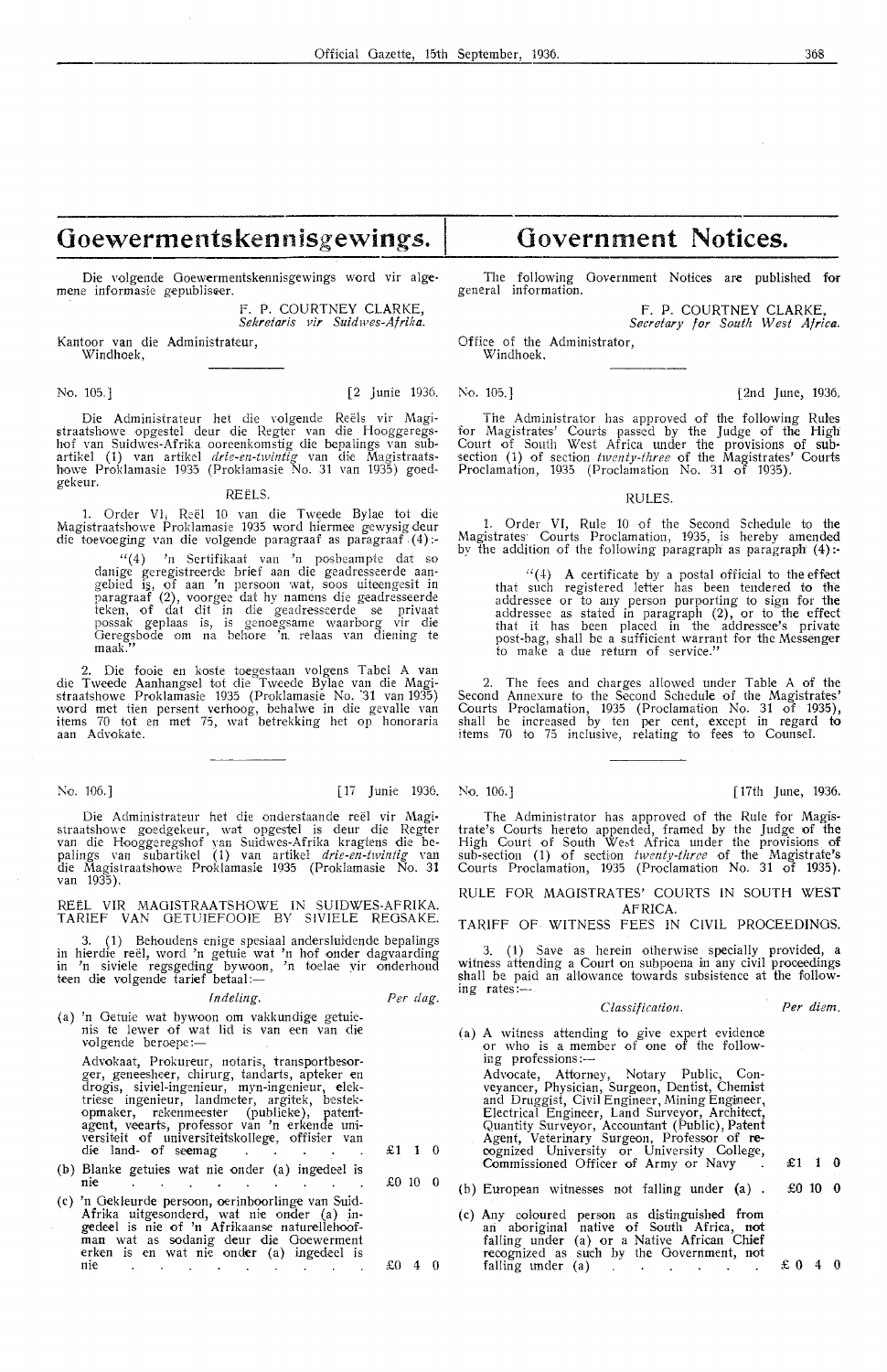(d) 'n Oerinboorling van Suid-Afrika wat nie onder (a) ingedeel is nie .  $\therefore$   $\therefore$   $\therefore$   $\therefore$   $\therefore$   $\therefore$   $\therefore$   $\therefore$   $\therefore$   $\therefore$   $\therefore$   $\therefore$   $\therefore$   $\therefore$   $\therefore$   $\therefore$   $\therefore$   $\therefore$   $\therefore$   $\therefore$   $\therefore$   $\therefore$   $\therefore$   $\therefore$   $\therefore$   $\therefore$   $\therefore$   $\therefore$   $\therefore$   $\therefore$   $\therefore$   $\therefore$ 

met die verstande dat 'n geneeskundige praktisyn wat onder klas (a) ingedeel is en wat meer as agtien myl van die<br>**hof af** woon, 'n toelae van £1.10.0 (een pond tien sjielings) per dag betaal word.

(2) Word die reis na die hof per spoo r, poskar, open-bare voertuig of stoomboot onderneem, dan word die werk- **like** reisgeld betaal of terugbetaal.

(3) 'n Getuie wat woon of vertoef op 'n plek meer<br>as drie myl van die setel van die hof en wat enige ander vervoermiddel (sy eie ingesluit) gebruik as die wat in artikel *twee* hierbo vermeld word, ontvang 'n toelae vir vervoer-<br>onkoste van sespennies (6d.) per myl in die geval van getuies **in klasse (a), (b)** en (c) van artikel *een* van hierdie reë<u>l,</u> en<br>driepennies (3d.) per myl in die geval van getuies in klas (d), vir die heenreis sowel as die terugreis.

(4) Die daaglikse onderhoudstoelae word betaal vir elke tydperk van vier-en-twintig uur wat in beslag geneem word vir noodwendige bywoning van die hof of noodwendige afwesigheid van die woonplek van die getuie (gedeeltes van<br>'n dag word as 'n volle dag beskou), asook vir die tyd wat geneem word om na of van die setel van die hof te reis; met die verstande dat die dae toegelaat vir die tydperk waarin g,ereis word nie in enige geval die getal dae bereken op die gesamentlike mylafstand na of van die<br>setel van die hof, te bowe mag gaan nie; ses-en-dertig myl of gedeeltes van ses-en-dertig myl word as een dag beskou<br>vir getuies wat te perd of met enige ander vervoermiddel reis, en agtien myl of gedeeltes van agtien myl as een dag vir getuies wat te voet reis; en met die verstande verder<br>dat waar daar gereis word met 'n skip of boot of ander vervoermiddel waar die reisgeld die kos en slaapplek insluit, geen onderhoudstoelae betaalbaar sal wees benewens sodanige reisgeld nie.

(5) As een persoon getuie is in meer as een saak in<br>dieselfde hof op dieselfde dag is hy geregtig op toelae asof dit net een saak is, en sodanige toelae moet gelyk ver-<br>deel word onder al sulke sake.

(6) Waar daar meer as een soort vervoermiddel of reisroete redelik beskikbaar is, word die toelae volgens die<br>een waaraan daar die minste koste verbonde is, bereken.

(7) Die hof het die mag om na goeddunke die betaling van getuiefooie af te wys. As daar voorsiening uit 'n ander **bron vir 'n getuie se onderhoud gemaak word, ontvang** hy nie 'n toelae vir onderhoud nie.

(8) As 'n gevangene of aangehoude persoon as getuie moet verskyn, moet die betrokke wet, regulasies of gebruik<br>van die gevangenis of gestig nagekom .word.

(9) Kinders onder die ouderdom van twaalf jaar word slegs helfte van die tarief soos in artikel *een* hierbo uiteengesit, betaal, en 'n nodige begdeidende voog of oppasser is geregtig op betaling volgens die tarief vasgestel vir 'n **getuie van sy soort.** 

(10) Toelaes in verband met inspeksies in loco word op dieseHde basis betaal as vir bywoning van die hof.

(11) Ondanks enige andersluidende bepaling in hierdie **regulasies vervat, kan die magistraat van die distrik waarin**  die saak verhoor word, die bepalings van hierdie tarief na<br>**goe**ddunke wysig in buitengewone of uitsond**e**rlike gevalle<br>waar die tarief in sy uitwerking beswarend sal wees.

Dit het die Administrateur behaag om, ooreenkomstig Artikel 9 (1) van "De Speciale Vrederechters Proklamatie, 1921", die volgende amptenaar as 'n Spesiale Vrederegter, vir die gebied wat langs sy naam uiteengesit is, met ingang<br><mark>va</mark>naf 3 Augustus 1936, aan te stel:—

SPESIALE VREDEREOTER.

*Naam.* Oebied. C. BRINK. **Die** hele Gebied. ( d) Any aboriginal native of South Africa not falling under (a)  $\cdots$   $\cdots$   $\therefore$   $\uparrow$  0 2 0

provided that a medical practitioner falling under class (a) who resides more than eighteen miles from the Court shall be paid an allowance at the rate of £ 1.10.0 (one pound ten shillings) per diem.

(2) Where the journey to the Court is undertaken by means of the railway, post cart, public conveyance, or steamship, the actual fare shall be paid or refunded.

(3) A witness residing or sojourning more than three miles from the seat of the court and using any means of transport (including his own), but other than those defined in section two hereof, shall be paid au allowance in a1d of trans port expenses at the rate .of sixpence (6d.) per mile in the case of witnesses under classes (a), (b) and (c) of<br>section *one* of this Rule and threepence (3d.) per mile in the case of witnesses under class (d) for both the forward and return journey.

(4) The daily subsistence allowance shall be paid for each period of twenty-four hours involved in necessary attendeach period of twenty-four hours involved in necessary attend-<br>ance at the court or necessary absence from the place of<br>residence of the witness (portions of a day to be counted<br>as a whole day), including the time actually to and from the seat of court; provided that the days allowed for the period spent in travelling shall not exceed in any<br>case the number of days calculated on the aggregate mileage to and from the seat of court, thirty-six miles or fractions of thirty-six miles being reckoned to the day for witnesses travelling on horseback or other means of conveyance, and<br>eighteen miles or fractions of eighteen miles as one day for witnesses travelling on foot; provided, further, that, in case<br>of travelling by ship or boat or other means of conveyance, in which the passage or fare includes the supply of food and sleeping accommodation, no subsistence allowance shall be payable in addition to such passage or fare.

(5) When the same person is a witness in more cases than one in the same court on the same day, he shall be entitled to allowances as for one case only, which allow• ances shall be equally divided among such cases.

(6) Where two or more modes or routes of transport are reasonably available, the one entailing the least expense shall be allowed for.

(7) The Court has power to disallow the payment of witness fees in its discretion. A witness whose subsistence is provided for from any other source shall not be paid<br>an allowance towards subsistence.

(8) Should a prisoner or detained person be required as a witness the relative prison or asylum law, regulations, or practice shall be complied with.

(8) Children under twelve years of age shall be paid at one-half only of the rates laid down in section *one* hereof, and a necessary guardian or attendant accompanying will be entitled to payment according fo the rates laid down for a witness of his class.

(10) Allowances in connection with inspections *in loco*  shall be paid on the same basis as for court attendances.

( **11)** Notwithstanding anything to the oontary *in* these regulations contained, it shall be in the discretion of the Magistrate of the district in which the case is heard, to vary the provisions of this tariff in extraordinary or exceptional cases where the tariff would operate as a hardship.

No. 137.J [15 September, 1936. No. 137.] [ 15th September, 1936.

# SPECIAL JUSTICE OF THE PEACE.

The Administrator has been pleased, in terms of Section 9 (1) of the Special Justices of the Peace Proclamation, 1921, to appoint the following officer to be a Special Justice of the Peace for the area set opposite his name, with effect<br>from the 3rd August, 1936:—

*Name. Area.* 

C. BRINK. The whole Territory.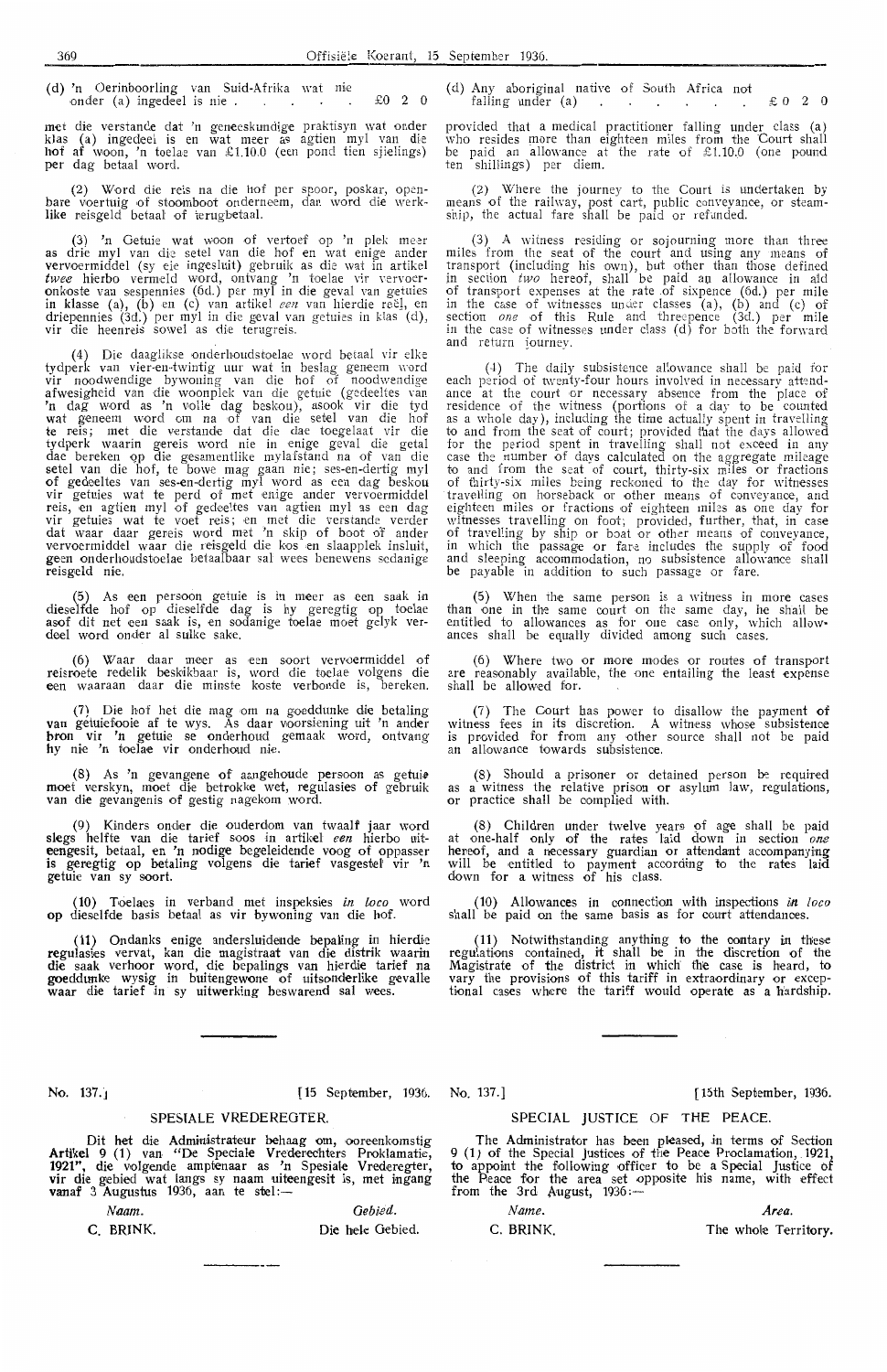No. 138.] [15 September 1936. No. 138. J [ 15th September, 1936.

# UITVOER VAN WOL.

Dit het die Administrateur behaag om, ingevolge en<br>kragtens die bevoegdhede hom verleen by artikel *ses* van<br>die Boerderyprodukte-Uitvoer-Ordonnansie, 1928 (Ordonnansie No. 13 van 1928), die volgende regulasie ten opsigte van die<br>uitvoer van wol, tot die regulasies gepubliseer onder Goewermentskennisgewing No. 125 van 12 Augustus 1935 en No. 14<br>van 10 Januarie 1936 by te voeg:—

> "14. Wol moet skoon wees van verf, teer of enige antler merkstof wat gebruik mag gewees het om die skape te merk".

N.B.-Die uitwerking van bostaande kennisgewing is dat regu-<br>lasie No. 5 (b) gepubliseer onder Goewermentskennis-<br>gewing No. 125 van 12 Augustus 1935 en heroep onder Goewerments-kennisgewing No. 14 van 10 Januarie 1936 daardeur herstel word.

# OMARURU BEESTEVERBETERINOSOEBIED:

# AANSTELLINO VAN RAAD.

Dit het die Administrateur behaag om, ooreenkomstig subartikels (1), (2), (3) en (4) van artikel *drie* van die<br>Beesteverbeterings-Ordonnansie 1930, (No. 10 van 1930), soos<br>gewysig deur die Beesteverbeterings-Ordonnansie Wysigings-<br>ordonnansie 1935, (No. 10 van 1935), die v behalwe die Regeringsveearts vir die distrik van Omaruru,<br>aan te stel om op die Raad te dien wat deur ,hom vir die distrik van Omaruru in die lewe geroep is, vir 'n tydperk<br>van twee jare vanaf die datum hiervan:---

CARL WESTENFELD,

ROELOF ANDRIES LOOTS, Inr.

### No. 140.] [ 15 Septembe r 1936. No. 140.] [15th September, 1936.

### HUWELIKSAMPTENAAR: BENOEMINO TOT

Dit het die Administrateur behaag om, ooreenkomstig artikel  $vyf$ , subartikel (2), van "De Huweliksvoltrekkings Proklamatie 1920" (Proklamasie No. 31 van 1920), die benoeming van Eerwaarde FLORIS ALBERTUS JACOBUS VAN DER MERWE van die Nederduits Gereformeerde Kerk te Oibeon, tot Huweliksamptenaar vir Suidwes-Afrika vanaf die 9de September 1936, goed te keur.

## No. 141.] [ 15 September, 1936.

ERKENNINO VAN MNR. E. 0. BULL AS VISE-KONSUL VAN NOORWEe VIR DIE MANDAATGEBIED SUIDWES-**AFRIKA.** 

Hiermee word vir algemene inligting bekend gemaak dat Sy Eksellensie die Goewerneur-Generaal die toekenning<br>van erkenning van MNR. EINAR OXHOLM BULL as Vise-Konsul van Noorweë in Walvisbaai vir die Mandaatgebied Suidwes-Afrika, goedgekeur het.

### EXPORT OF WOOL.

The Administrator has been pleased, under and by virtue of the powers in him vested by Section *six* of the Agri-cultural Produce Export Ordinance, 1928 (Ordinance No. 13 of 1928), to add the following regulation with regard to the export of wool to the regulations published under Government Notices No. 125 of the 12th August, 1935, and No. 14 of the 10th January, 1936 :---

"14. Wool shall be free from paint, tar or any other branding material that may have been used for the purpose of marking the sheep".

N.B.-The effect of the above notice is to re-introduce regulation No. 5 (b) published under Government Notice<br>No. 125 of the 12th August, 1935, and repealed under<br>Government Notice No. 14 of the 10th January, 1936.

# No. 139.] [15 September 1936. No. 139.] [15th September, 1936.

# OMARURU CATTLE IMPROVEMENT AREA: APPOINTMENT OF BOARD.

The Administrator has been plased, in terms of sub-sections  $(1)$ ,  $(2)$ ,  $(3)$  and  $(4)$  of section three of the Cattle Improvement Ordinance, 1930 (No. 10 of 1930), as amended by the Cattie Improvement Ordinance Amendment Ordinanoe, 1935 (No. 10 of 1935), to appoint the following persons, in addition to the Government Veterinary Officer for the district of Omaruru, to serve on the Board created by him for the district of Omaruru, for a period of two years from the date thereof:-

CARL WESTENFELD,

ROELOF ANDRIES LOOTS, Jnr.

# MARRIAGE OFFICER: APPOINTMENT OF

The Administrator has been pleased, in terms of section *five*, sub-section  $(2)$ , of the Solemnization of Marriages Proclamation 1920 (Proclamation No. 31 of 1920) to approve of the appotntment of Reverend FLORIS ALBERTUS JACOBUS VAN DER MERWE of the Dutch Reformed Church at Giheon, as a Marriage Officer for South W-est Africa, with effect from the 9th September, 1936.

~o. 141.J [15th Sepilember, 1936.

RECOGNITION OF MR. E. 0. BULL AS VICE-CONSUL OF NORWAY FOR SOUTH WEST AFRICA

It is hereby notified for general information that His<br>Excellency the Governor-Oeneral has approved of the grant of recognition to MR. EINAR OXHOLM BULL as Vice-Consul of Norway at Walvis Bay, for the Mandated Territory of South West Africa.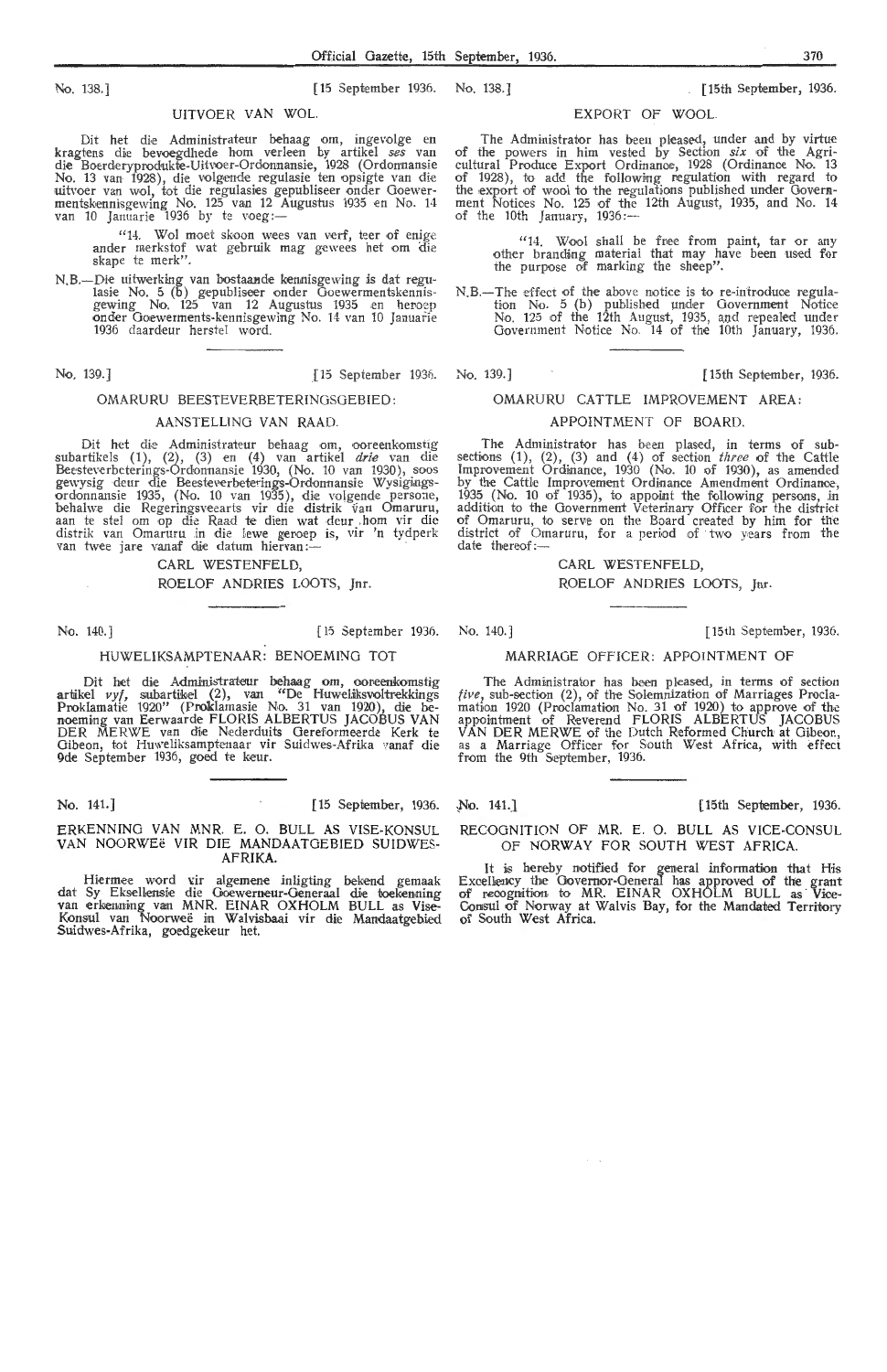# Algemene Kennisgewings. | General Notices.

# **(No.** 46 van/of 1936.)

BANKEOPGAWE, JULIE 1936, INGEVOLGE ARTIKEL 7 VAN PROKLAMASIE No. 29 van 1930, DIE BANKE-PROKLAMASIE 1930.

BANKS' STATEMENT, JULY, 1936, IN TERMS OF SECTION 7 OF PROCLAMATION NO. 29 OF 1930, THE BANKS PROCLAMATION, 1930.

| BANK                                                | Verpligtings teenoor die Publiek in<br>Suidwes - Afrika<br>Liabilities to the Public in S.W. Africa |                                               |                                                                                                                                                                                            |                               | Kontant Geldreserwes in S.W.-Afrika<br>Cash Reserves in South West Africa |                               |                                                                                                           |                                                                                                                    | Voorskotte en                                                                              |                                                    |
|-----------------------------------------------------|-----------------------------------------------------------------------------------------------------|-----------------------------------------------|--------------------------------------------------------------------------------------------------------------------------------------------------------------------------------------------|-------------------------------|---------------------------------------------------------------------------|-------------------------------|-----------------------------------------------------------------------------------------------------------|--------------------------------------------------------------------------------------------------------------------|--------------------------------------------------------------------------------------------|----------------------------------------------------|
|                                                     | Opvorder-<br>bare<br>Demand                                                                         | Depositos ens. / Deposits etc.<br>Tyd<br>Time | Banknote uit-<br>gereik in en<br>betaalb.in diel<br>Gebied<br>S.W.- Afrika<br>in omloop.<br>Bank notes<br>issued in and<br>payable in the<br>Territory of<br>S.W.Africa<br>in circulation. | <b>TOTAAL</b><br><b>TOTAL</b> | Gemunte<br>Goud<br>Gold Coin                                              | Pasmunt<br>Subsidiary<br>Coin | Note van die<br>Suid-<br>Afrikaanse<br>Reserwe-<br>bank.<br>South Africa<br>Reserve<br>BankNotes   issue, | Note van<br>ander Banke<br>wat in $S.W.$ -<br>Afrika uit-<br>gereik is.<br>Notes of<br>other Banks<br>S. W. Africa | Diskontos in<br>Suidwes - Afrika<br>Advances and<br>Discounts in<br>Voorskotte<br>Advances | South West Africa<br>Diskontos<br><b>Discounts</b> |
| The Standard Bank of South<br>Africa, Limited       | £<br>539,729                                                                                        | £<br>14,983                                   | £<br>114,918                                                                                                                                                                               | £<br>669,630                  | £<br>33                                                                   | £<br>7,767                    | £<br>1,442                                                                                                | £<br>44,076                                                                                                        | £<br>304,912                                                                               | £<br>58,183                                        |
| Barclays Bank (Dominion,<br>Colonial and Overseas). | 298,614                                                                                             | 15,844                                        | 129,041                                                                                                                                                                                    | 443,499                       | 218                                                                       | 5,732                         | 1,080                                                                                                     | 27,012                                                                                                             |                                                                                            | 251,738                                            |

### ( No. 47 van 1936.)

Die volgende besoncterhede in verband met die registrasie van Maatskappye word vir algemene informasie gepubliseer.

P. S. LAMBRECHTS *Registrateur van Maatskappye.* 

Registrasiekantoor vir Maatskappye, Windhoek, 1 September 1936.

MAATSKAPPYE GEREGISTREER. — COMPANIES REGISTERED.

| No. | Naam van Maatskappy<br>Name of Company | Adres<br>Address | Datum van Registrasie<br>Date of Registration | Kapitaal — Capital |
|-----|----------------------------------------|------------------|-----------------------------------------------|--------------------|
| 171 | M. Goldstein<br>(Proprietary) Limited  | Outjo            | 24/8/1936                                     | $£ 2,000/$ - -     |

# (No. 48 van 1936. )

# KOÖPERATIEWE LANDBOUVERENIGINGS.

Die volgende besonderhede in verband met die lidmaat-<br>skap van Koöperatiewe Landbouverenigings word vir alge-<br>mene informasie gepubliseer ooreenkomstig die bepalings van<br>subartikel (3) van artikel 31 van die Koöperatie Pro (No. 19), 1922. **P.** S. **LAMBRECHTS.** 

P. S. LAMBRECHTS.<br>Registrateur van Koöperatiewe Verenigings.

Registrasiekantoor **van Aktes,**  Windhoek, 3 September 1936.

# (No. 48 of 1936.)

### CO-OPERATIVE AGRICULTURAL SOCIETIES.

The following particulars in regard to the membership of Co-operative Agricultural Societies, are published for general information in accordance with the provisions of sub-section (3) of section 31 of the Go-operation Proclamation (No. 19), **1922.** 

> **P.** S. **LAMBRECHTS,**  Registrar of Co•operative Societies.

**Deeds** Registry,

Windhoek, 3rd September, 1936.

Companies Registration Office, Windhoek, 1st September, 1936.

## DIE SUIDWES KO6PERATIEWE LANDBOUVERENIGING.

*Oarlyde* Fan *lid.* 

*Dec,aas.g of member.* 

| No. | Naam - Name.       | Adres - Address.                           | Datum von oorlyde.<br>Date of decease. |
|-----|--------------------|--------------------------------------------|----------------------------------------|
| 29. | Sarel Jozua Meyer. | Osoguruquena,<br>Ot <del>j</del> iwarongo. | 4.8.1936.                              |

(No. 47 of 1936.)

The following particulars in regard to the registration of Companies are published for general information.

P. S. LAMBRECHTS,

*Registrar of Companies*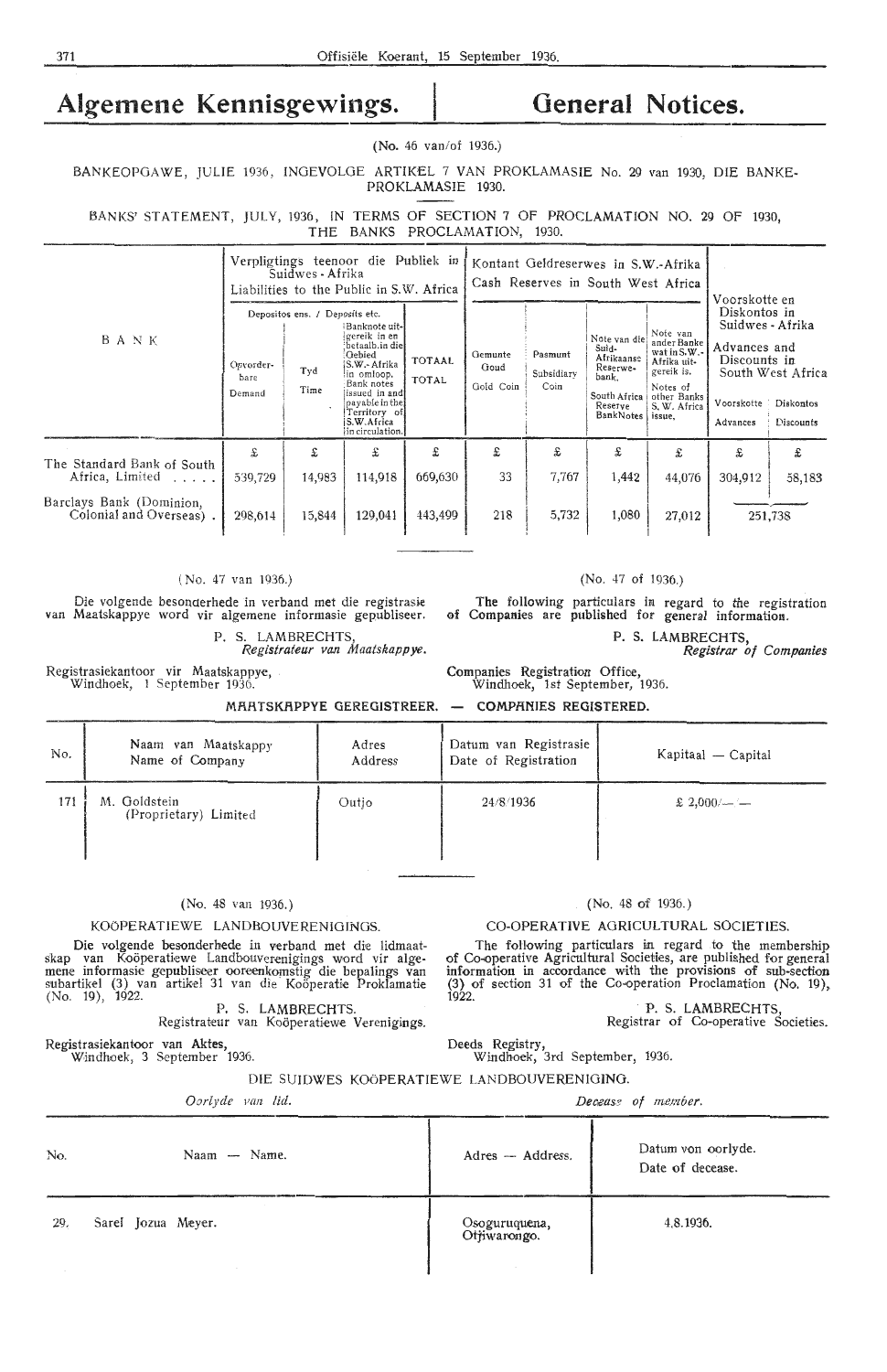# **Advertensies.**

# ADVERTEER IN DIE *OPPIS!ELE KOER.ANT* **VAN**  SUIDWES-AFRIKA.

1. Die *Offisiële Koerant* sai op die 1ste en 15de van elke maand verskyn; ingeval een van hierdie dae op 'n Sondag op Publieke Feesdag val, dan verskyn die *Offisiële* Koerant op die eersvolgende werkdag.

2. Advertensies wat in die *Otfisiele Koerant* geplaas moet word moet in die taal waarin hulle sal verskyn ingehandig word aan die kantoor van die Sekretaris vir Suidwes• Afrika (Kamer 46, Regerings-Geboue, Windhoek), nie later<br>as 4.30 n.m. op die neënde dag voor die datum van ver-<br>skyning van die *Offisiële Koerant* waarin die advertensies<br>moet geplaas word nie.

3. Advertensies word in die *Offisiiile Koerant* geplaas agter die offisiële gedeelte, of in 'n ekstra blad van die K. *oerant,* soos die Sehetaris mag goedvind.

4. Advertensies word in die *Offisiële Koerant* gepubli- seer in die Engelse, Afrikaanse en Duitse tale; die nodige vertalinge moet deur die adverteerder of sy agent gelewer word. Dit moet onthou word dat die Duitse teks van die Offisiële Koerant slegs 'n vertaling is, en nie die geoutoriseerde uitgawe is nie.

5. Slegs wetsadvertensies word aangeneem vir publikasie in die *Offisiele l(oerant,* en hulle is onderworpe aan die goedkeuring van die Sekretaris vir Suidwes-Afrika, wat die aanneming of verdere publikasie van 'n advertensie mag weier.

6. Advertensies moet sover as moontlik op die masjien geskryf wees. Die manuskrip van advertensies moet slegs op een kant van die papier geskryf word, en alle name moet duidelik wees; ingeval 'n naam ingevolge onduidelike handskrif foutief gedruk word, dan kan die advertensies slegs dan weer gedruk word as die koste van 'n nuwe opneming betaal word.

7. Die jaarlikse intekengeld vir die Offisiële Koerant is 20/-, posvry in hierdie Gebied en die Unie van Suid-Afrika, verkrygbaar van die here John Meinert, Bpk., Posbus 56, Windhoek. Posgeld moet vooruit betaal word deur oorseese intekenaars. Enkele eksemplare van die Offisiële Koerant is verkrygbaar of van die here John Meinert, Bpk., Posbus 56, Windhoek, of van die Sekretaris vir Suidwes-Afrika, teen die prys van 1/- per eksemplaar.

8. Die koste vir die opname van advertensies, beh'alwe die kennisgewings, wat in die volgende paragraaf genoem is, is teen die tarief van 7/6 per duim enkel kolom, en 15/ per duim dubbel kolom, herhalings teen half prys. (Oedeeltes van 'n duim moet as 'n volle duim bereken word.)

Kennisgewings aan krediteure en debiteure in boedels van oorlede persone, en kennisgewings van eksekuteurs betreffende likwidasie-rekenings, wat vir inspeksie lê, word in skedule-vorm gepubliseer teen 12/- per boedel.

10. Geen advertensie sal geplaas word nie, tensy die koste vooruit betaal is. Tjeks, wissels, pos- of \_geldorders moet betaalbaar gemaak word aan die Sekretaris vir Suidwes-**Afrika.** 

### ASSIGNED ESTATE MAX OFFEN (trading as M. Offen & Coy.).

Duly instructed by the Assignee in the above Estate, the undersigned will sell, by Public Auction

on FRIDAY, the 9th OCTOBER, 1936, at 11 a.m., at the Karakul Kontor, Windhoek - opposite Post Office -, without any guaranty:-

(1) Book debts as per list.

(2) Second Bond  $£640.0.0$  (and interest from 1.1.32) on Erf No. 642, Walvis Bay.

HANS BERKER, Sworn Appraiser and Auctioneer.

# **Advertisements.**

# ADVERTISING IN THE *OFFICIAL GAZETTE* OF SOUTH WEST AFRICA.

1. The *Official Gazette* will be published on the 1st and 15th day of each month; in the event of either of those days falling on a Sunday or Public Holiday, the *Gazette* will be published on the next succeeding vvorking day.

2. Advertisements for insertion in the *Gazette* must be delivered at the office of the Secretary for South West Africa (Room 46, Government Buildings, Windhoek) in the languages<br>in which they are to be published, not later than 4.30 p.m.<br>on the *ninth* day before the date of publication of the *Gazeite* in which they are to be inserted.

3. Advertisements wili be inserted in the *Gazette* after the official matter or in a supplement to the *Gazette* at the discretion of the Secretary.

4. Advertisements will be published in the *Official Gazette* in the English, Dutch or German languages; the necessary translations must be furnished by the advertiser or his agent. It should be borne in mind however, that the German version of the *Gazette* is a translation only and not the authorised issue.

5. Only legal advertisements are accepted for publication in the *Official Gazette*, and are subject to the approval of the Secretary for South West Africa, who can refuse to accept or decline further publication of any advertisement.

6. Advertisements should as far as possible be typewritten. Manuscript of advertisements should be written on<br>one side of the paper only, and all proper names plainly inscribed; in the event of any name being incorrectly printed as a result of indistinct writing, the advertisement can only be republished on payment of the oost of another insertion.

7. The Subscription for the *Official Gazette* is 20/annum, post free in this Territory and the Union of South Africa obtainable from Messrs. John Meinert Ltd., Box 56, Windhoek. Postage must be prepaid by Overseas subscribers. Single copies of the *Gazette* may be obtained either from Messrs. John Meinert Ltd., Box 56, Windhoek, or from the Secretary for South West Africa at the price of 1/- per copy.

8. The charge for the insertion of advertisements other than the notices mentioned in the succeeding paragraph is at the rtae of  $7/6$  per inch single column and  $15/-$  per inch double column, repeats half price. (Fractions of an inch to be reckoned an inch.)

9. Notices to Creditors and Debtors in the estates of deceased persons and notices of executors concerning liquidation accounts lying for inspection, are published in schedule form at 12/- per estate.

10. No advertisement will be inserted unless the charge is prepaid. Cheques, drafts, postal orders or money orders must be made payable to the Secretary for South West **Africa.** 

# NOTICE OF TRANSFER OF LICENCE.

Notice is hereby given in terms of Section 16, Ordinance No. 13 of 1935, that EMIL ROBERT LUBRECHT intends to transfer his General Dealer's business, situate on Erf No. 5, Bahnhof Street, Usakos, in the District of Karibib, to WILHELM LANGENBERG.

Dated at Usakos this 2nd day of September, 1936.

L. **ZINMAN,** 

Attorney for the Parties.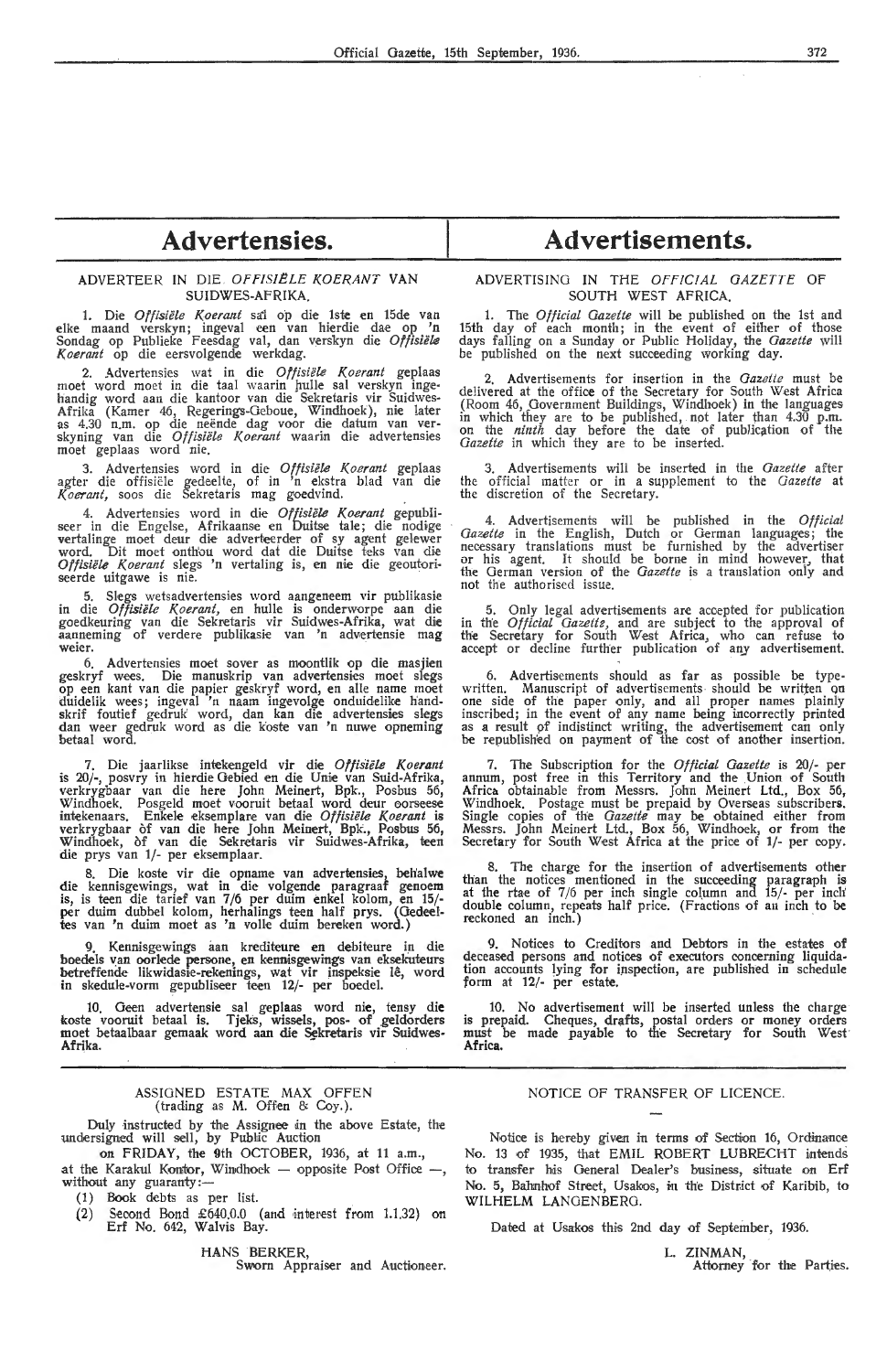KENNISGEWING VAN KURATORS EN BOEDELBEREDDERAARS. Ingevolge artikel ses-en-neëntig, onderartikel (2) van die Insolvensie-Ordonnansie 1928.

Kennis word hiermee gegee, dat die likwidasierekenings en state van distribusie of/en kontribusie in die boedels, vermeld in aangehegte Bylae, vir inspeksie deur skuideisers in die vermelde kantore, gedurende 'n tydperk van veertien dae of soveel langer, soos daarin vermeld, vanaf die datum, in die Bylae vermeld, of vanaf die datum<br>van publikasie hiervan, watter datum die laaste mag wees, sal lê.

NOTICES OF TRUSTEES AND ASSIGNEES. Pursuant to Section *ninety-six,* Sub-section (2), of the Insolvency Ordinance, 1928.

Notice is hereby given that the liquidation accounts and pians of distribution or/and contribution in the Estates mentioned in the subjoined Schedule will lie open at the offices therein mentioned for a period of fourteen days, or such longer period as is therein stated, from the date mentioned in the Schedule or from the date of publication hereof, whichever may be later, for inspection by creditors.

*Form. No. 6 / Form. No. 6.* BYLAE. - SCHEDULE.

| No. van<br>Boedel<br>No. of | Naam en Beskrywing van Boedel<br>Name and Description of Estate | Beskrywing<br>van Rekening<br>Description of Account    | Kantore waar Rekening vir<br>inspeksie sal lê<br>Offices at which Account<br>will lie open | Datum vanaf wan-<br>neer Rekening vir<br>inspeksie sal lê<br>Date from which<br>Account will lie<br>open |           |
|-----------------------------|-----------------------------------------------------------------|---------------------------------------------------------|--------------------------------------------------------------------------------------------|----------------------------------------------------------------------------------------------------------|-----------|
| Estate                      |                                                                 |                                                         | Meester<br>Master                                                                          | Magistraat<br>Magistrate                                                                                 | Van/From  |
| 330                         | Abe Silber, a cattle speculator<br>of Windhoek                  | Second and Final<br>Liquidation and<br>Distrib. Account | Windhoek                                                                                   | Gobabis                                                                                                  | 15.9/1936 |
| 460                         | Assigned Estate<br>Daniel Petrus Wolfaardt                      | First and Final<br>Liquidation and<br>Distrib. Account  | Windhoek                                                                                   | Mariental                                                                                                | 15,9,1936 |

KENNISGEWING DEUR EKSEKUTEURS BETREFFENDE LIKWIDASIE-REKENINGS TER INSAGE. Artikel 68, Wet No. 24 van 1913, soos toegepas op Suidwes-Afrika.

Kennisgewing geskied hiermee dat dupli'kate van die Administrasie- en Distribusierekenings in die boedels vermeld in die navolgende Bylae, ter insage van al die persone, wat daarin belang het, op die kantore van die Meester<br>en die Magistraat, soos vermeld, gedurende 'n tydperk van drie weke (of langer indien spesiaal vermeld) vanaf ve melde datums, of vanaf datum van publikasie hiervan, watter datum die laatste mag wees, sal le. As geen beswaar daarteen by die Meester binne die vermelde tydperk ingedieri word nie, sal die betrokke eksekuteurs oorgaan tot uitbetaling ooreenkomstig vermelde rekenings.

NOTICE BY EXECUTORS CONCERNING LIQUIDATION ACCOUNTS LYING FOR INSPECTION: Section 68, Act No. 24 of 1913, as applied to South West Africa.

Notice is hereby given that copies of the Administration and Distribution Accounts in the Estates specified in the attached Schedule will be open for the inspection of all persons interested therein for a period of 21 days (or longer if specially stated) from the dates specified, or from the date of publication hereof, whichever may be later, and at the Offices of the Master and Magistrate as stated. Should no objection thereto be lodged with the Master during the period of inspection the Executors oonoerned will proceed to make payments in accordance therewith. BYLAE.-SCHEDULE.

| Boedel No.<br>Estate No. | BOEDEL VAN WYLE<br>ESTATE LATE                                                                                                                        | Beskrywing van<br>Rekening<br>Description of<br>Account | Datum<br>Tydperk<br>Date<br>Period | Office of the<br>Meester<br>Master | Kantoor van die<br>Magistraat<br>Magistrate | Naam en adres v. eksekuteur<br>of gemagtigde Agent<br>Name and Address of<br>Executor or authoriz. Agent |
|--------------------------|-------------------------------------------------------------------------------------------------------------------------------------------------------|---------------------------------------------------------|------------------------------------|------------------------------------|---------------------------------------------|----------------------------------------------------------------------------------------------------------|
| Vol. 300/228             | Ernst Vorwald, also known<br>as Paul Ernst Vorwald                                                                                                    | Amended<br>First and Final                              | 21 days                            | Windhoek                           |                                             | C. R.C. Fisher.<br>c/o Justizrat Dr. Albert<br>Stark, P.O. Box 37,<br>Windhoek                           |
| 1702                     | Paul Edmund Papst                                                                                                                                     | Supplementary<br>and Final                              | 21 days<br>from<br>15/9/36         | Windhoek                           |                                             | P. Stanley James,<br>P.O. B. 558, Cape Town                                                              |
| 1819                     | Eduard Petrus Mostert                                                                                                                                 | Eerste en Finale<br>Likwid. en Distrib.                 | 21 days                            | Windhoek                           | Mariental                                   | W. G. Kirsten, Bus 13,<br>Mariental, Agent vir<br>Eksekuteurs Testamentêr                                |
| 1864                     | Isak Charles Cornelius<br>Holtzhausen                                                                                                                 | First and Final<br>Liquidation and<br>Distribution      | 21 days                            | Windhock                           |                                             | Susanna S. Holtzhausen,<br>Executrix Testamentary,<br>c/o Lorentz & Bone,<br>Kaiser Street,<br>Windhoek  |
| 1893                     | Katharina Arend (born<br>Mueller)                                                                                                                     | First and Final<br>Liquidation and<br>Distrib. Account  | 15/9/36                            | Windhoek                           | Omaruru                                     | F. H. Waldron,<br>Box 28, Omaruru                                                                        |
| 1899                     | Johanna Elizabeth Gous<br>(born Myburgh), also<br>known as Johanna Eliza-<br>beth Faculin Gous and<br>Surviving Spouse Evert<br>Johannes Faculin Gous | First and Final<br>Liquidation and<br>Distribution      |                                    | Windhoek                           |                                             | <b>E.</b> J. F. Gous,<br>Executor Dative.<br>$c/o$ Lorentz & Bone,<br>P.O. Box 85,<br>Windhoek           |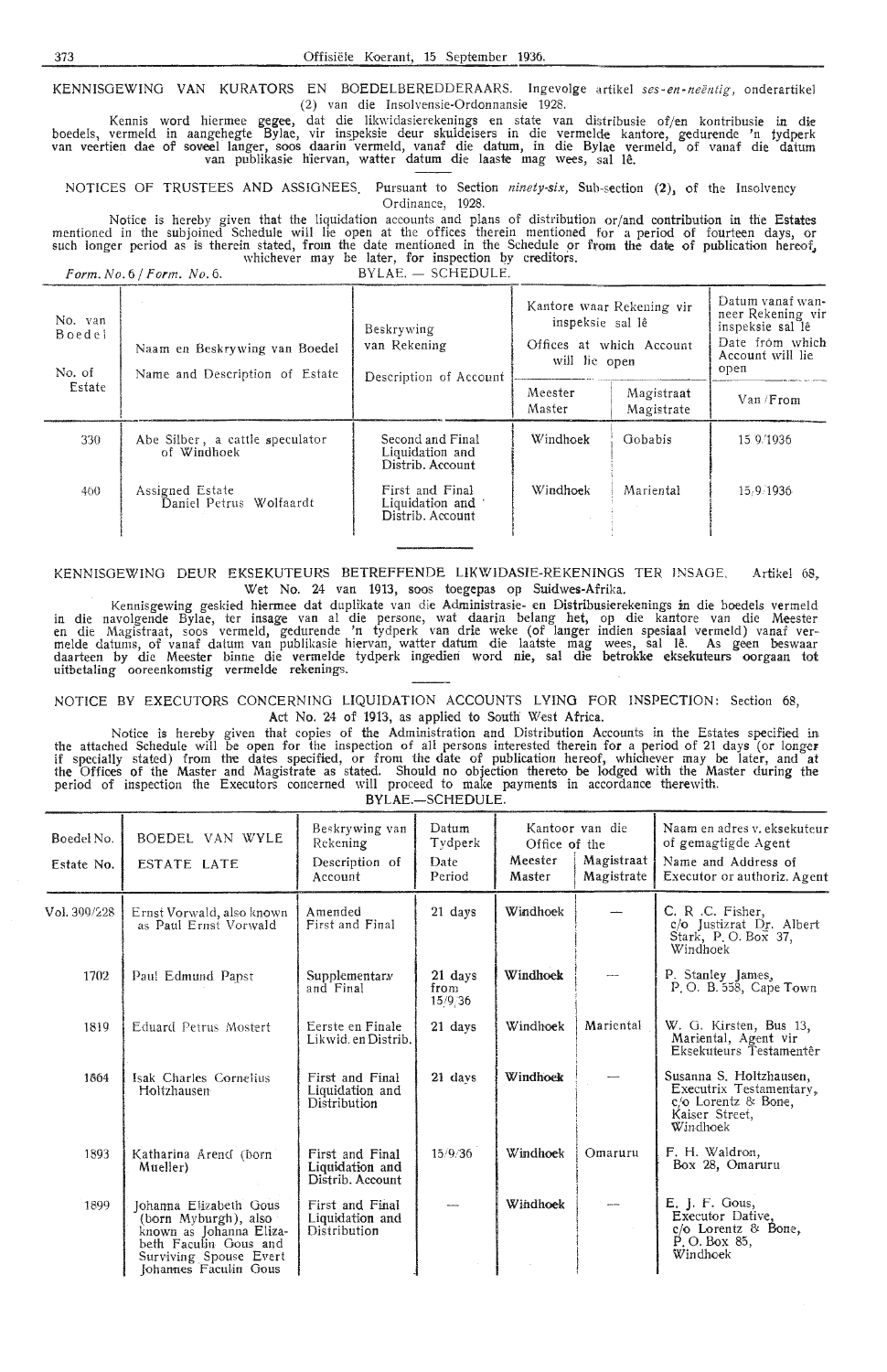KENNISOEWINO AAN SKULDEISERS EN SKULDENAARS. BOEDELS VAN OORLEDE PERSONE. Artikel 46, Wet No. 24 van 1913, soos toegepas op Suidwes-Afrika.

Skuldeisers en skuldenaars in die Boedels wat vermeld is in bygaande Bylae word versoek om hul vorderings in te !ewer en hul skulde te betaal by die k'antore van die betrokke Eksekuteurs binne die gemelde tydperke, vanaf die datum van publikasie hiervan.

NOTICE TO CREDITORS AND DEBTORS. ESTATES OF DECEASED PERSONS. Section 46, Act No. 24 of 1913,

Creditors and Debtors in the Estates specified in the annexed Schedule are called upon to lodge their claims with and pay their debts to the Executors concerned within the stated periods calculated from the date of publication hereof.  $BVIAE$   $SCHENIUE$ 

| Boedel No.<br>Estate No. | BOEDEL VAN WYLE<br>ESTATE LATE             | Binne 'n tydperk van<br>Within a period of | Naam en Adres van Eksekuteur of<br>gemagtigde Agent<br>Name and Address of Executor or<br>authorized Agent |
|--------------------------|--------------------------------------------|--------------------------------------------|------------------------------------------------------------------------------------------------------------|
| 1857                     | Dirk Gysbert van der Merwe                 | $21$ daë                                   | W. G. Kirsten, Box 13, Mariental,<br>Master's Representative                                               |
| 1907                     | Elisabeth Engelschall, born Diehl          | 30 days                                    | Dr. Hans Hirsekorn, Box 53,<br>Windhoek, Authorized Agent                                                  |
| 1928                     | Marie Luise Helene Doemski                 | 21 days                                    | A. Neuhaus, Executor Dative,<br>Box 156, Windhoek                                                          |
| 1935                     | Walter John Coward                         | 21 days                                    | W. M. Coward, c/o T. L. Adams,<br>Box 306, Windhoek                                                        |
| 1 1936                   | Johanna Magdalena Venter, geb. Breytenbach | 30 daë                                     | Jan Adriaan Venter, Outjo,<br>District Outjo                                                               |
|                          |                                            |                                            |                                                                                                            |

# VERKIESINO VAN EKSEKUTEURS EN VOOODE.

Aangesien die Boedels van die persone, vermeld in die aangehegte lys, nie verteenwoordig is nie, word hier-<br>mee kennis gegee aan die nagelate eggenoot (as daar een is) erfgename, legatarisse en skuldeisers, en—in gevalle w lende boedels op die vermelde tye, datums en plekke gehou sal word vir die doe! om 'n persoon Qf persone te kies vir goedkeuring van die Meester van die Hooggeregshof van Suidwes-Afrika as geskik en bekwaam om deur hom as<br>eksekuteurs of voogde, soos die geval mag wees, aangestel te word. Byeenkomste te Windhoek word voor die Mee

J. M. M. COMMAILLE, Meester van die Hooggeregshof van S.W.-Afrika.

# ELECTION OF EXECUTORS AND TUTORS.

The Estates of the persons mentioned in the attached schedule being unrepresented, notice is hereby given to<br>the surviving spouse (if any), next-of-kin, legatees, and creditors, and—in cases where the meeting is convened f concern, that meetings will be held in the several Estates at the times, dates, and places specified for the purpose of selecting some person or persons for approval by the Master of the High Court of South West Africa as fit and proper to be by him appointed Executors or Tutors, as the case may be. Meetings at Windhoek will be held before the Master, and in other places before the Magistrate.

|                                               |  | M. M. COMMAILLE, |  |  |
|-----------------------------------------------|--|------------------|--|--|
| Master of the High Court of South West Africa |  |                  |  |  |

BYLAE COHEDULE

|                                                                         |                                                                       |                                                                 |                                     | $D Y L A L - 3 U L L U U L L.$                             |                                                              |                                              |                                                                                       |
|-------------------------------------------------------------------------|-----------------------------------------------------------------------|-----------------------------------------------------------------|-------------------------------------|------------------------------------------------------------|--------------------------------------------------------------|----------------------------------------------|---------------------------------------------------------------------------------------|
| Geregistr.<br>Nommer<br>van Boedel<br>Regisiered<br>Number<br>of Estate | Naam van Oorledene<br>Famielienaam<br>Name of the Deceased<br>Surname | Voornaam<br>Christian Name                                      | Beroep<br>Occupation                | Datum en plek<br>van oorlyde<br>Date and Place<br>of Death | Datum en tyd<br>van byeenkoms<br>Date and Time<br>of Meeting | Plek van<br>byeenkoms<br>Place<br>of Meeting | Byeenkoms<br>belê vir ver-<br>kiesing van<br>Meeting Con-<br>vened for<br>election of |
| 1741                                                                    | Rohmann                                                               | August                                                          | Mason and<br>Farmer                 | $10/10/34$ at<br>Bethanie                                  | Thursday,<br>$1/10/36$ at<br>$11.30$ a.m.                    | Bethanie                                     | Executor<br>Dative                                                                    |
| 1914                                                                    | Parpan                                                                | Simeon                                                          | Fisherman<br>and Café<br>Proprietor | $3/7/36$ at<br>Bloemfontein                                | Friday,<br>$25/\frac{5}{36}$ at<br>10 a.m.                   | Luderitz                                     | do.                                                                                   |
| 1934                                                                    | Kotze                                                                 | Johanna Susanna<br>Susara Jacoba,<br>born Janse van<br>Rensburg | Farmer                              | $19/5/36$ at<br>Kauchas, distr.<br>Gibeon                  | Tuesday,<br>$13/10/36$ at<br>$10a$ . $m$                     | Gobabis                                      | do.                                                                                   |
| 1940                                                                    | Weinholdt                                                             | Otto                                                            | Shoemaker                           | $12/8/36$ at<br>Tsumeb                                     | Monday,<br>$21/9/36$ at<br>10a.m.                            | Tsumeb                                       | do.                                                                                   |
| 1941                                                                    | Cohen                                                                 | Isaac Simon                                                     | Salesman                            | $4,9,29$ at<br>London                                      | Tuesday,<br>$22/9/36$ at<br>10a.m.                           | Windhoek                                     | do.                                                                                   |